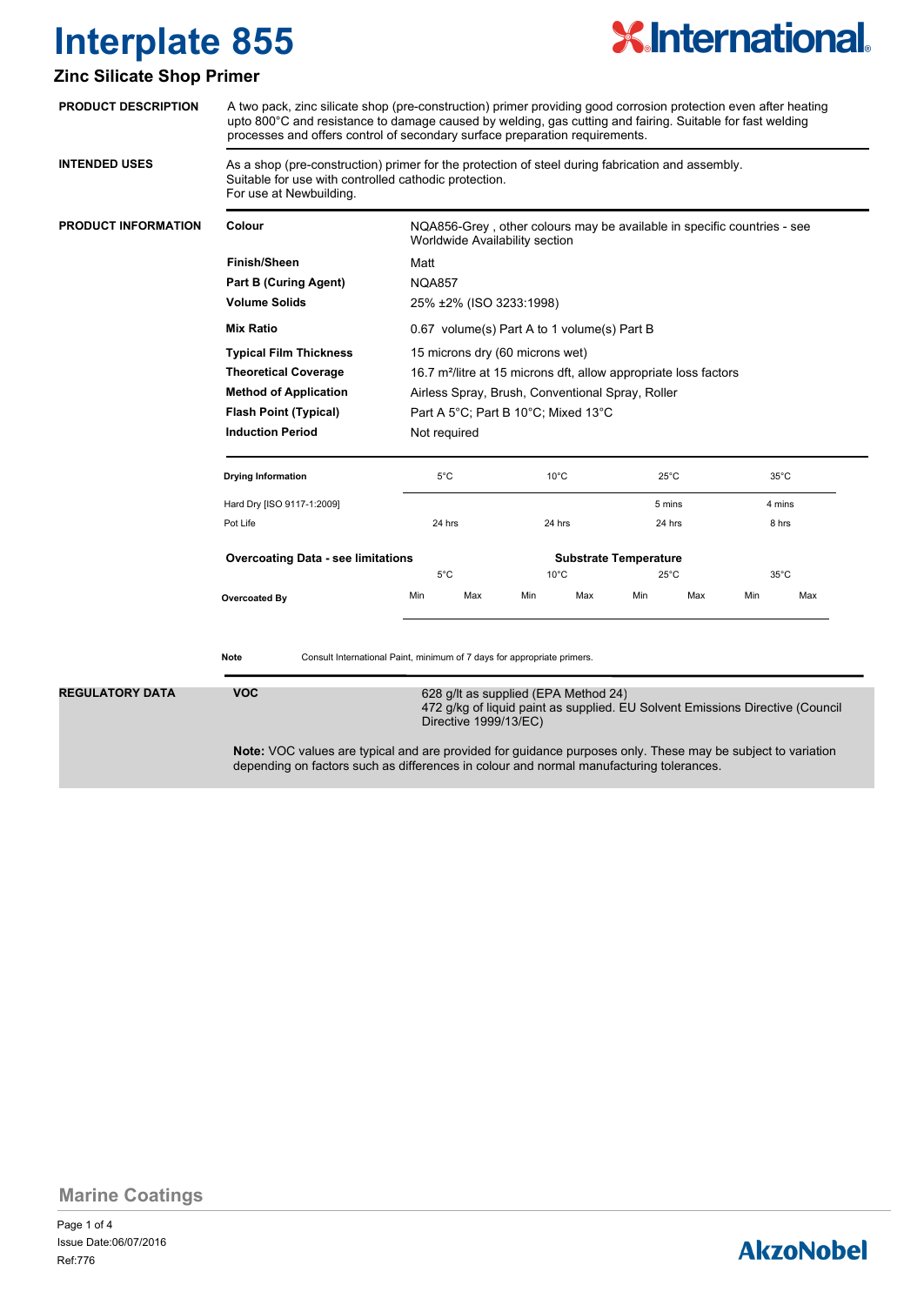

#### **Zinc Silicate Shop Primer**

**CERTIFICATION**

When used as part of an approved scheme, this material has the following certification:

- Weld Quality Shop Primers for Corrosion Protection of Steel Plates and Structures (DNV)
- Weld Quality Approval of Prefabrication Primers (LR)

Consult your International Paint representative for details.

**SYSTEMS AND** Consult your International Paint representative for the system best suited for the surfaces to be protected. **COMPATIBILITY** Use in accordance with the standard Worldwide Marine Specifications. All surfaces to be coated should be clean, dry and free from contamination. **SURFACE PREPARATIONS NEWBUILDING** Shop primers should be applied using automatic blasting/spraying equipment. Blast to a minimum of Sa2½ (ISO 8501-1:2007). Steel grit or a mixture of steel grit of particle size 0.6-1.0mm and steel shot of particles size 0.6-1.4mm are normally used to give a predominantly angular profile. Apply Interplate 855 before oxidation occurs. If oxidation does occur the entire oxidised area should be reblasted to the standard specified above. Ensure that the area is clean and dry prior to application of Interplate 855. Consult your International Paint representative for specific recommendations. **NOTE For use in Marine situations in North America, the following surface preparation standards can be used: SSPC-SP10 in place of Sa2½ (ISO 8501-1:2007)**

**Marine Coatings**

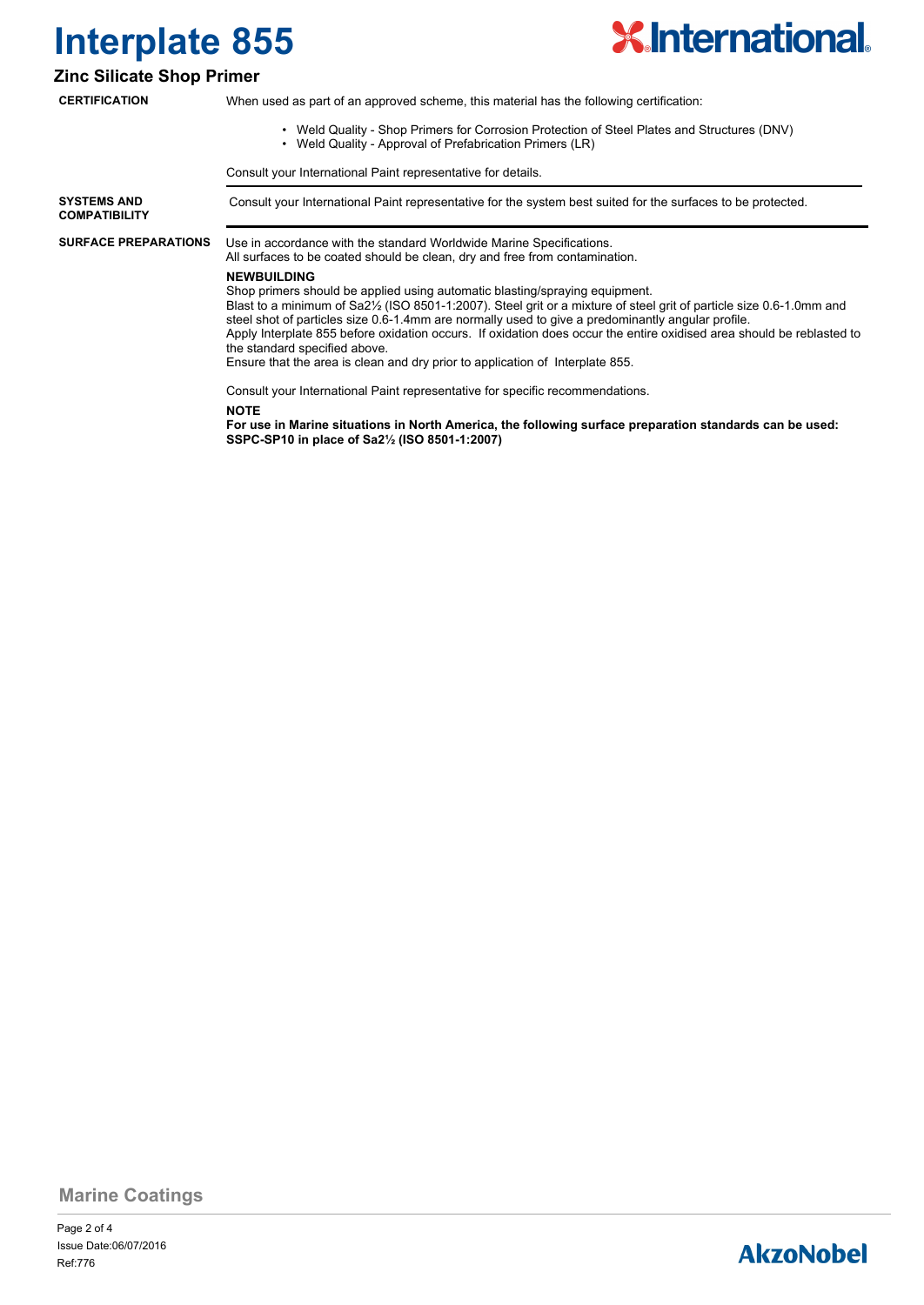

### **Zinc Silicate Shop Primer**

| <b>APPLICATION</b>                |                                                                                                                                                                                                                                                                                                                                                                                                                                                                                                                                                                                                                                                                                                                                                                                                                                                                                                                                                                                                                                           |  |  |  |
|-----------------------------------|-------------------------------------------------------------------------------------------------------------------------------------------------------------------------------------------------------------------------------------------------------------------------------------------------------------------------------------------------------------------------------------------------------------------------------------------------------------------------------------------------------------------------------------------------------------------------------------------------------------------------------------------------------------------------------------------------------------------------------------------------------------------------------------------------------------------------------------------------------------------------------------------------------------------------------------------------------------------------------------------------------------------------------------------|--|--|--|
| Mixing                            | Material is supplied in 2 containers as a unit. Always mix a complete unit in the proportions supplied. Agitate<br>Paste (Part A) with a power agitator, slowly add binder (Part B) while agitating. Allow to mix for at least 5 minutes,<br>sieve through a 30-60 mesh screen before use. Continue stirring during use.                                                                                                                                                                                                                                                                                                                                                                                                                                                                                                                                                                                                                                                                                                                  |  |  |  |
| <b>Thinner</b>                    | GTA820 (Winter Grade), GTA840 (Summer Grade)<br>Not recommended. Use International GTA820, GTA840 only in exceptional circumstances (max 15% by volume).<br>DO NOT thin more than allowed by local environmental legislation.                                                                                                                                                                                                                                                                                                                                                                                                                                                                                                                                                                                                                                                                                                                                                                                                             |  |  |  |
| <b>Airless Spray</b>              | Recommended<br>Tip Range 0.38-0.58 mm (15-23 thou)<br>Total output fluid pressure at spray tip not less than 60 - 100 kg/cm <sup>2</sup> (850 - 1420 p.s.i.)                                                                                                                                                                                                                                                                                                                                                                                                                                                                                                                                                                                                                                                                                                                                                                                                                                                                              |  |  |  |
| <b>Conventional Spray</b>         | Use suitable proprietary equipment. Thinning may be required.                                                                                                                                                                                                                                                                                                                                                                                                                                                                                                                                                                                                                                                                                                                                                                                                                                                                                                                                                                             |  |  |  |
| <b>Brush</b>                      | Application by brush is recommended for small areas only. Multiple coats may be required to achieve specified film<br>thickness.                                                                                                                                                                                                                                                                                                                                                                                                                                                                                                                                                                                                                                                                                                                                                                                                                                                                                                          |  |  |  |
| Roller                            | Application by roller is recommended for small areas only. Multiple coats may be required to achieve specified film<br>thickness.                                                                                                                                                                                                                                                                                                                                                                                                                                                                                                                                                                                                                                                                                                                                                                                                                                                                                                         |  |  |  |
| Cleaner                           | International GTA820/GTA840                                                                                                                                                                                                                                                                                                                                                                                                                                                                                                                                                                                                                                                                                                                                                                                                                                                                                                                                                                                                               |  |  |  |
| <b>Work Stoppages and Cleanup</b> | Do not allow material to remain in hoses, gun or spray equipment. Thoroughly flush all equipment with<br>International GTA820/GTA840. Once units of paint have been mixed they should not be resealed and it is advised<br>that after prolonged stoppages work recommences with freshly mixed units.<br>Clean all equipment immediately after use with International GTA820/GTA840. It is good working practice to<br>periodically flush out spray equipment during the course of the working day. Frequency of cleaning will depend<br>upon amount sprayed, temperature, relative humidity and elapsed time, including any delays. Do not exceed pot<br>life limitations.<br>All surplus materials and empty containers should be disposed of in accordance with appropriate regional<br>regulations/legislation.                                                                                                                                                                                                                        |  |  |  |
| Welding                           | In the event welding or flame cutting is performed on metal coated with this product, dust and fumes will be<br>emitted which will require the use of appropriate personal protective equipment and adequate local exhaust<br>ventilation. In North America do so in accordance with instruction in ANSI/ASC Z49.1 "Safety in Welding and<br>Cutting."                                                                                                                                                                                                                                                                                                                                                                                                                                                                                                                                                                                                                                                                                    |  |  |  |
| <b>SAFETY</b>                     | All work involving the application and use of this product should be performed in compliance with all<br>relevant national Health, Safety & Environmental standards and regulations.                                                                                                                                                                                                                                                                                                                                                                                                                                                                                                                                                                                                                                                                                                                                                                                                                                                      |  |  |  |
|                                   | Prior to use, obtain, consult and follow the Material Safety Data Sheet for this product concerning health<br>and safety information. Read and follow all precautionary notices on the Material Safety Data Sheet and<br>container labels. If you do not fully understand these warnings and instructions or if you can not strictly<br>comply with them, do not use this product. Proper ventilation and protective measures must be provided<br>during application and drying to keep solvent vapour concentrations within safe limits and to protect<br>against toxic or oxygen deficient hazards. Take precautions to avoid skin and eye contact (ie. gloves,<br>goggles, face masks, barrier creams etc.) Actual safety measures are dependant on application methods<br>and work environment.<br><b>EMERGENCY CONTACT NUMBERS:</b><br>USA/Canada - Medical Advisory Number 1-800-854-6813<br>Europe - Contact (44) 191 4696111. For advice to Doctors & Hospitals only contact (44) 207 6359191<br>R.O.W. - Contact Regional Office |  |  |  |

**Marine Coatings**